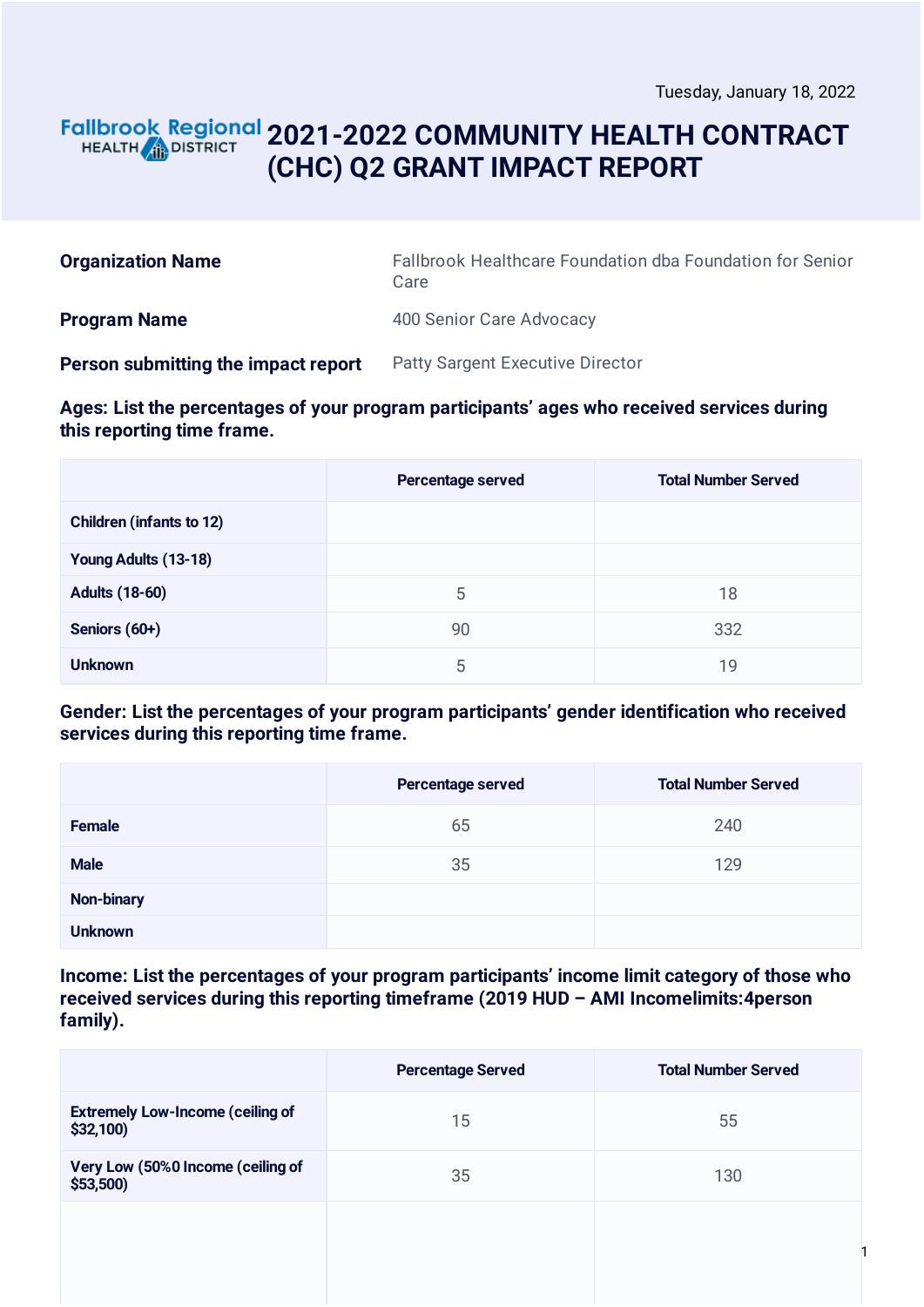| <b>Percentage Served</b> | <b>Total Number Served</b> |
|--------------------------|----------------------------|
| 30                       | 111                        |
| 5                        | 18                         |
| 15                       | 55                         |
|                          |                            |

**How many District residents directly benefited (participant/client)from this program:** 369

## **GOALS & OBJECTIVES**

#### **Goal 1 & Objectives: From your application, please provide your measurable outcomes for each of your stated objectives.**

Goal 1: To ensure that seniors in need of housing, care giving, resource provision, or other related agein-place services are supported throughout the greater Fallbrook area.

Actions/Outcomes:

We served a total of 369 clients during Q2 through our Care Advocacy Program, making 2,597 contacts with the client, their family, health practitioners, and healthcare, finance, and legal, and protective services (and more) during the quarter. Of the clients served this first quarter, 104 of them (nearly 21% of our goal) were new clients to the Senior Care Advocacy Program. We provided 69 home and/or healthcare facility visits (46% of our annual goal in one quarter!).

The state of our community's seniors can be assessed by reviewing the Q2 medical or social services consultations and/or referrals we made:

Dementia – 70 Cancer – 15 Heart Disease – 4 Diabetes - 10 Hypertension – 8  $Falls - 68$ Food – 17 Housing Assistance – 18 Medical Equipment – 111 Hospital – 4 Caregiving Services – 36 Doctors – 11 Social Workers – 4 Skilled Nursing – 3 Hospice Care – 5 Health Services - 32  $IHSS - 4$ Adult Protective Services – 15 NCFPD Fire – 2 Sheriff/YANA – 13 Veteran Services - 8 Medi-Cal – 10 Financial – 12 Legal  $-10$ Social Security – 2 Transportation  $-9$ Home Repair - 50 Other  $-1$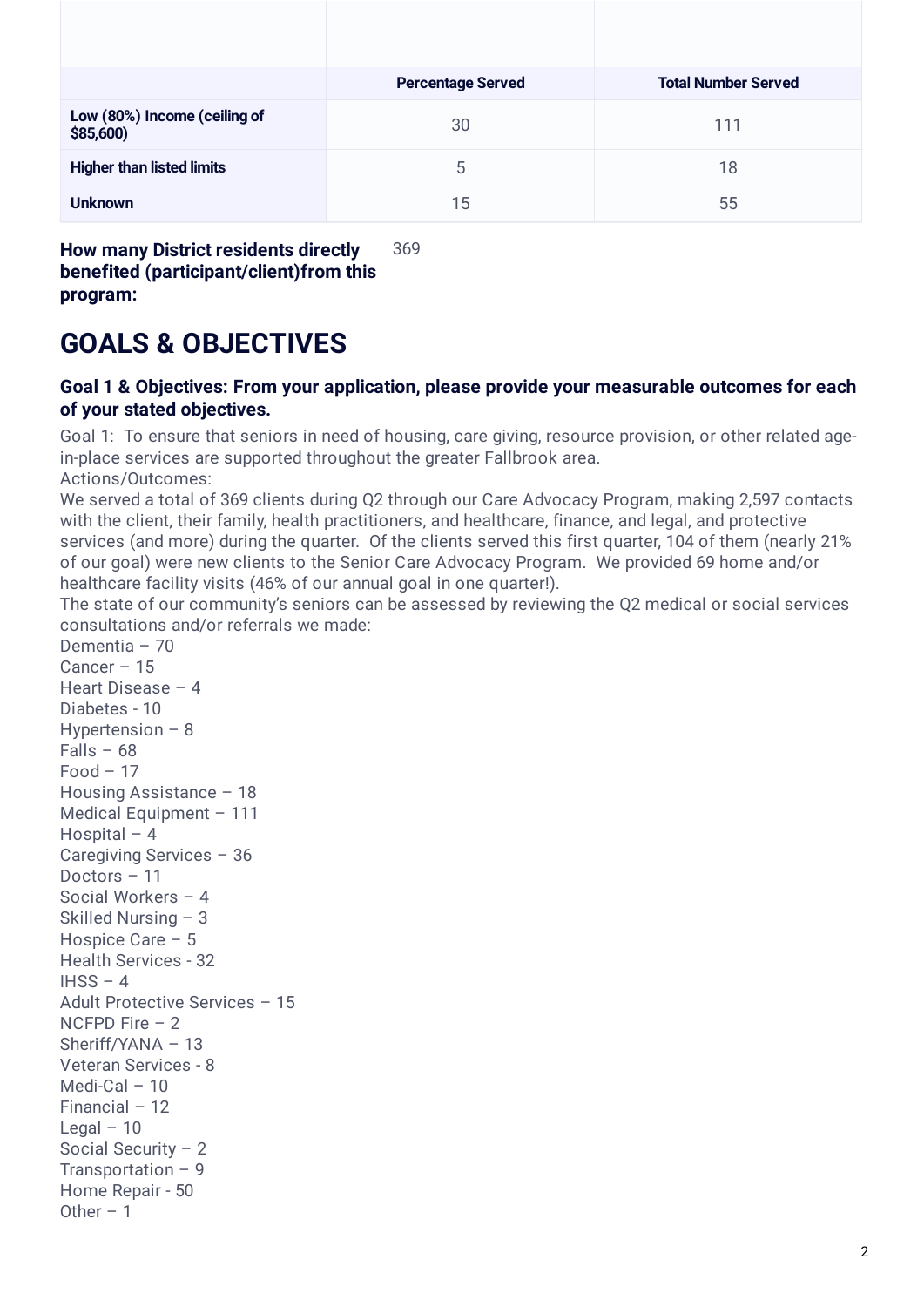# **PARTICIPANT SUCCESS STORY**

### **Participant Success Story:**

While the numbers above show quantitative statistics about the types of interactions and care we are providing for seniors in our community, our Impact Story this quarter is a little different. Sometimes it's the little touches in a person's life that make a big difference in their mental frame of mind, their ability to have a good day, or their sense of connectedness to the community they live in. During the Christmas holiday season, The Foundation for Senior Care has traditionally prepared about 25-30 special gifts for isolated, homebound, mostly low-income seniors with no family in the area. This year was a special year of collaboration and outreach. Led by our Senior Care Advocates and our Outreach Director, we pulled together gifts for nearly 120 seniors and disabled this holiday. We worked with the Fallbrook Blanket Project, Gary and Mary West PACE, Shella Foundation, San Diego Senior Community Foundation, and a PEO in Tucson Arizona, to pull together special blessings for these seniors. Gifts were made up of hand knitted lap blankets, shawls, vests, and scarves, gift cards to grocery stores, socks and toiletries, and a festive little light-up snowman decoration. Our Advocates, Day Care Administrator, and Transportation leads identified those seniors in our community who each felt could use that special connection and gift. We had about eight volunteers and a couple staff members deliver the gifts on December 22nd. One of the first emails we received after our special deliveries stated, "This is the only Christmas gift I will get this year. It means everything to me." Another recipient stated that he had not had a really good meal in years, so he used the gift card to treat himself, buying a steak at Major Market and grilling it up with potatoes – he was so pleased, he was in tears!

Our Advocacy program touches and helps seniors in so many ways throughout the year. But during the holidays, knowing that so many seniors are alone and forgotten and often struggling with depression, we set out to make sure they knew someone cared. Through this collaboration with others, and help from volunteers, we made a small difference, by letting these seniors know that they were not forgotten and that they belong to this community. We care. We serve. We do what we can to make a positive impact. For these folks, it helped this holiday season.

#### **Participant Success Story:**

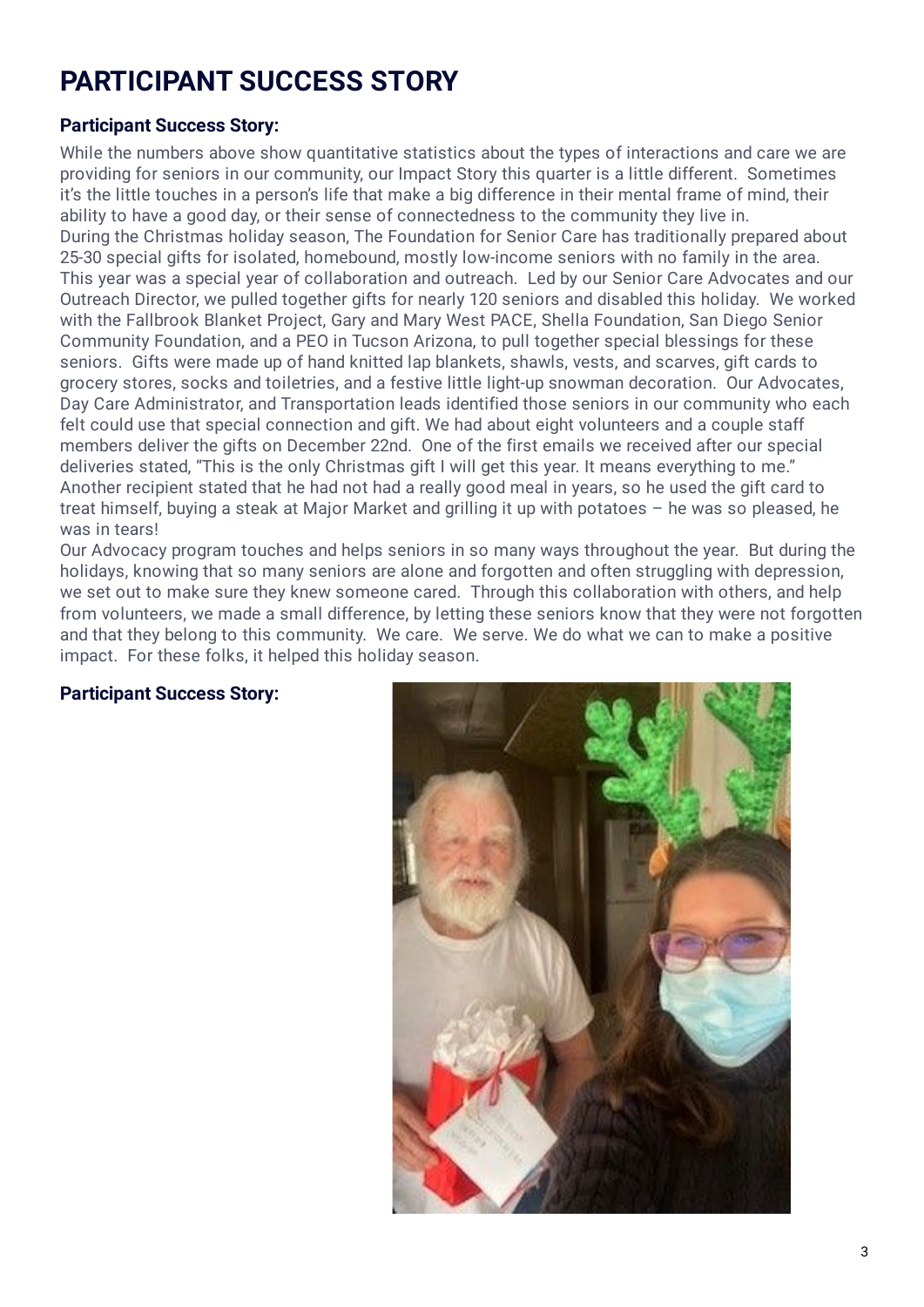

## **ACKNOWLEDGEMENT**

### **Please describe how the Fallbrook Regional Health District's investment in this program was acknowledged during this reporting timeframe.**

We acknowledged the District in the following ways throughout the quarter:

The FRHD logo was affixed to the sides of our Care Vans.

We included the FRHD logo and official sponsor designation in all emails from every staff member. Our organization and specific Care Van program brochure featured the FRHD logo and official sponsor language.

The FRHD logo and sponsorship support status appears on our website.

We promoted District events on a monthly basis via Social Media

We thanked and acknowledged FRHD for their support in social media

We thanked and acknowledged FRHD in an email blast to > 3000

We thanked and acknowledged FRHD at our Donor Appreciated dinner, in writing and verbally

**Acknowledgment example: please upload an example of one method in which the District was acknowledged.** 



## **BUDGET**

**Please upload a copy of the program budget you submitted with the application, with an additional column demonstrating the current utilization of grant funds.**